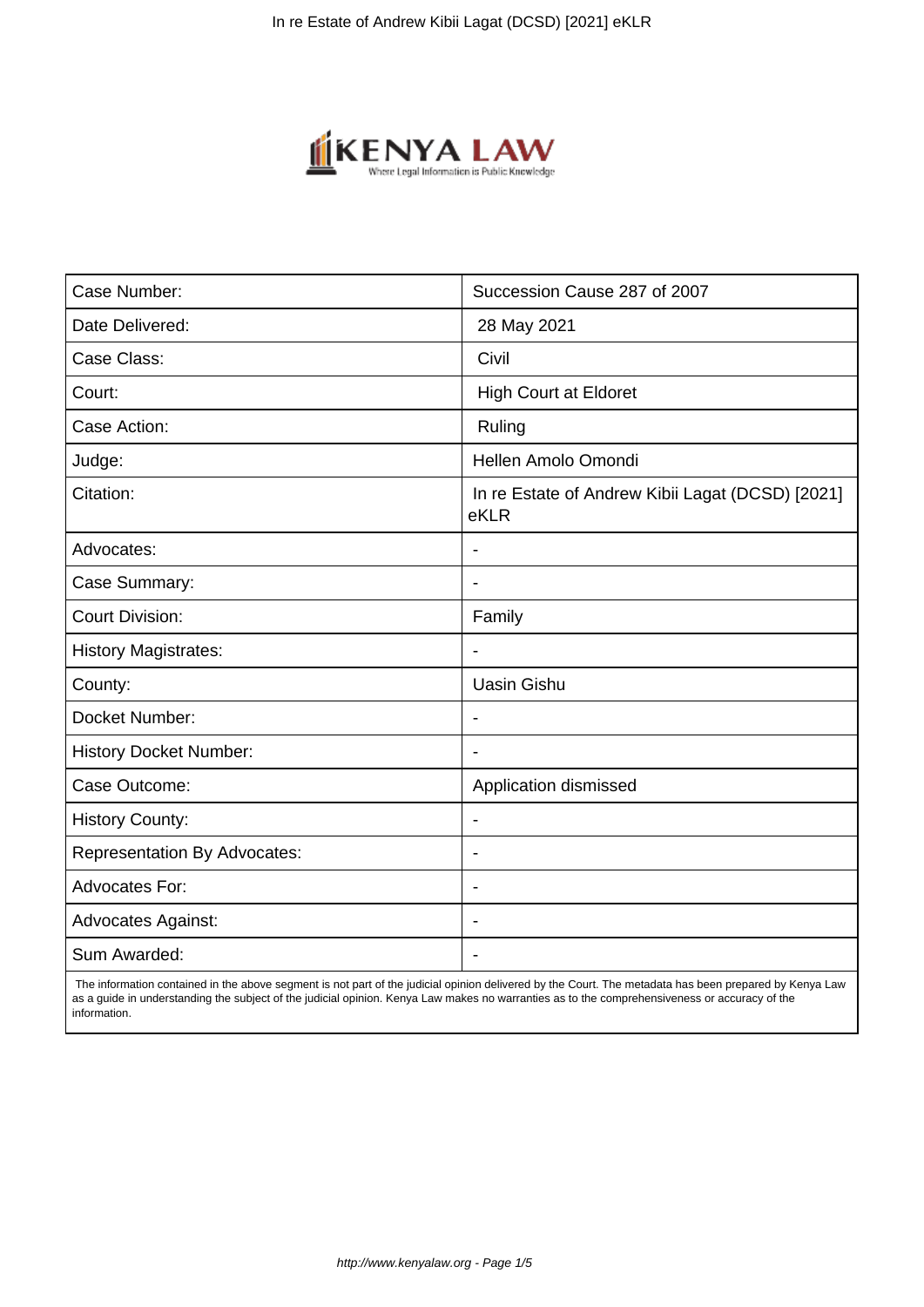# **REPUBLIC OF KENYA**

# **IN THE HIGH COURT OF KENYA AT ELDORET**

### **SUCCESSION CAUSE NO. 287 OF 2007**

# **IN THE MATTER OF ESTATE OF ANDREW KIBII LAGAT ALIAS KIBII CHEBET (DCSD),**

# **THROUGH;**

**CLARA JEPCHIRICHIR LAGAT.................................1ST PETITIONER/RESPONDENT**

**MARK KIPNGETICH BY................................................. 2ND PETITIONER/ RESPONDENT**

**VERSUS**

#### **RULING**

**1. FLORA JESEREM MURISHA, ELIZABETH JEMAIOY KIPTANUI**, and **CATHERINE CHERONO CHEMWENO** being the objectors filed the application dated 6th March 2020 supported by the affidavit sworn by Elizabeth Jepkorir Lagat seeking orders that,

a) Spent.

b) The respondents be summoned to appear before this court to account for the income generated from the leased parcels of land known as **IRONG/KORKITONY/64,** income generated from a one storey building in **KARIOKOR** near **RACE COURSE, NAIROBI** (4 bedroomed house) and another one storey building in **PLAINSVIEW ESTATE** (**SOUTH B), NAIROBI,** proceeds of sale from **CHEMICHEMI FARM, PLOT NO 1555/579** in **TRANS NZOIA WEST, SABOTI** location, **MACHEWA,** measuring 96 acres. And also the amount of death gratuity of the deceased, paid by the Kenya Defence Forces.

c) The petitioners do surrender 10 acres of land which forms part **IRONG/KORKITONY/64,** for use by the second objector, Elizabeth Jepkorir and 5 acres to Angela Chebiego Kosgey pending the hearing and determination of the succession cause.

d) The income generated from the aforementioned properties be deposited in a mutually agreed joint bank account in the names of the parties.

e) Cost of the application.

**2.** The basis of these prayers is that the 1<sup>st</sup> and  $2^{nd}$  applicants who are sisters to **ANDREW KIBII LAGAT** (deceased) while the  $3^{rd}$ applicant is his stepmother, lament that although they are dependants of the deceased, they were locked out by the petitioner as beneficiaries of the estate, and did not receive death gratuity paid out by the deceased's employer (Kenya Defence Forces, hereinafter referred to as KDF). They contend that the respondent received a sum of Kshs83,640/- as death gratuity, and continues to receive a sum of Kshs 6,970 per month from KDF for the last 37 years, and she ought to account for the same.

Further, that ever since the death of the decease, the respondent has been leasing out the parcel known as **IRONG/KORKITONY/64** at Kshs 10,000/- per acre for 30 acres for the last 20 years, thus totalling to Kshs 6million. That the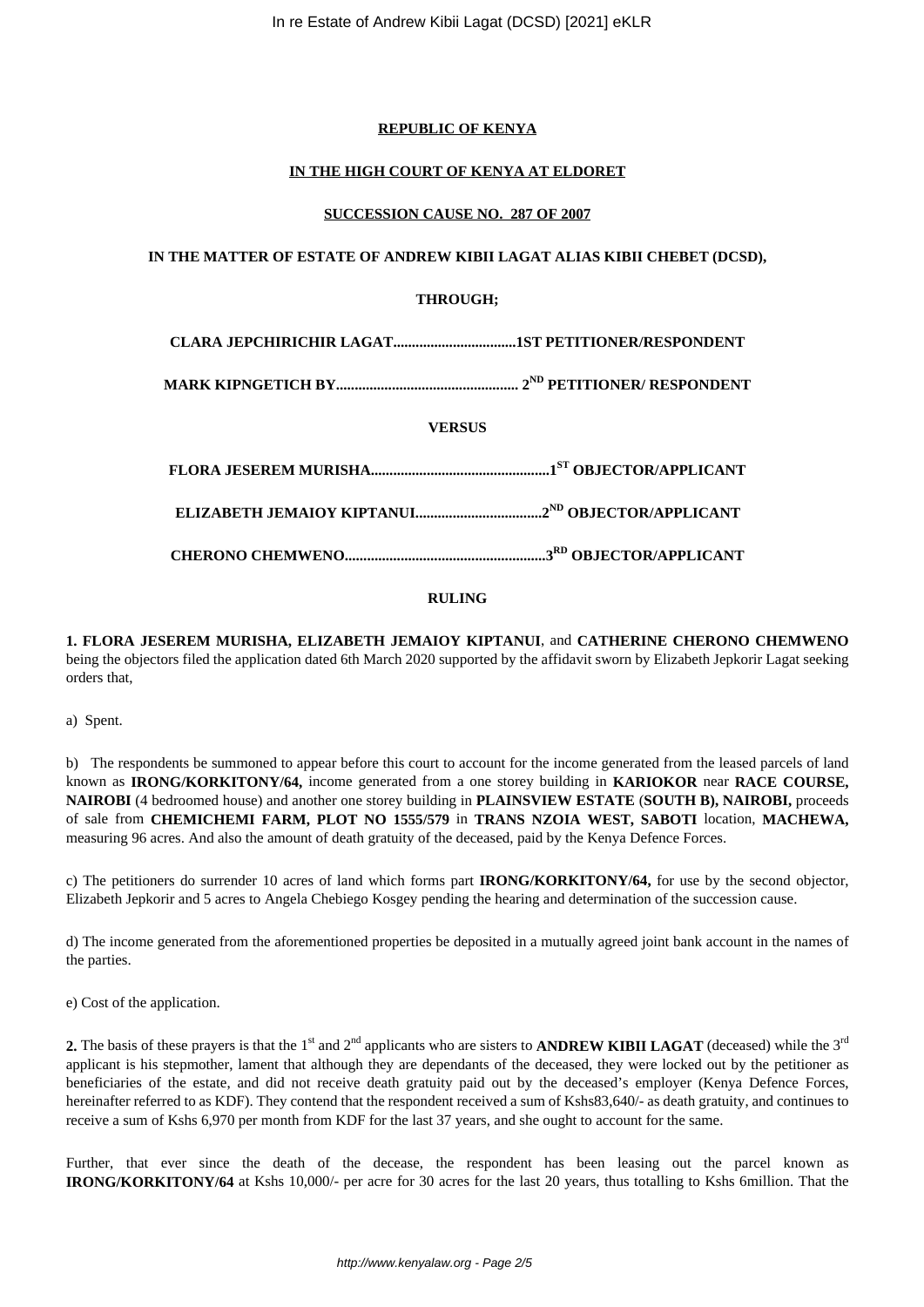deceased also left some buildings which the respondent sold, and she should account for the proceeds.

**3. ELIZABETH JEPKORIR LAGAT** states that at a family meeting, the respondent consented to her using 10 acres of the IRONG property, since the said **ELIZABETH** had contributed towards the education of the deceased's children, and that **Angela Chebeigo** (another sister of the deceased) would use 5 acres of the same.

The respondent (Clara Jepchirchir Lagat), being the widow of the deceased, petitioned for a grant sometime around 1983 through Kenya Commercial Bank as the duly constituted attorney for Clara Jepchirchir Lagat, and a grant was issued in the name of Kenya Commercial Bank Limited, in 1983, but limited until the principal applied for a full grant. Subsequently, in the year 2007Clara Lagat in her capacity as the principal, and one of the sons of the deceased **Mark Kipngetich Kibiy** (now deceased) petitioned for a full grant.

**4.** The applicants filed an objection claiming to have a beneficial interest in the estate of the deceased as they are sisters and step mother of the deceased Andrew Kibii Lagat. Their contention is that **Land Parcel No. IRONG/KORKITONY/64**, although registered in the name of the deceased, was held by the deceased in trust for the other family members. They also claim that the petitioners did not include all the beneficiaries of the deceased, and that there was also concealment of facts as to the initial owner of the parcel No. **IRONG/KORKITONY/64.**

**5.** In a replying affidavit sworn by the respondent, she urges the court to dismiss the application, terming it bad in law, and intended to delay the final determination of this cause. She describes the applicants as strangers to the estate, who are only bent on mischief, as it is only her and the deceased's children who are beneficiaries of the estate. She points out that pension for a deceased person is to be enjoyed only by the deceased's nuclear family, i.e. the spouse and the children, and she was entitled to receive gratuity from his employer without any other party's enjoyment.

**6.** As regards the **IRONG** parcel, the respondent maintains that the same is registered in the sole name of the deceased, and claims over other properties are simply introduced to frustrate the proceedings which are pending. She also explains that out of her own free moral conscience, she decided to give Elizabeth5 acres, which she has been tilling, yet she is now pushing for more.

**7.** The court directed that parties file written submissions, but I only traced submissions by the respondent's counsel. The respondent's counsel refers to a copy of the green card showing all the entries in relation to the registration of the claimed parcel and submits that it defeats the logic of alleged concealment. It is pointed out that the petitioner has nothing to hide, and it is very clear that Andrew Kibii Lagat is the last person whose name has been entered in the green card, and there is no indication that he held the land in trust for anyone.

**8.** Counsel reiterates that the applicant's sole interest is to be a menace in the making the administration of the estate of the deceased, hoping to reap from where they did not sow and benefit from where they never put any effort, just because they are allegedly blood related to the deceased.

**9.** The respondent has identified the following as comprising issues for determination.

1. Whether the objectors herein are entitled to inherit from or administer the estate of the deceased.

2. Whether land parcel no. **IRONG/KORKITONY/64** is free property of the late Andrew Kibii Lagat.

3. Whether the petitioner herein is guilty of intermeddling with the deceased's property the objectors herein are entitled to inherit from or administer the estate of the deceased.

#### **10. Whether the objectors herein are entitled to inherit from or administer the estate of the deceased.**

The respondent makes reference to the provisions of **Section 29 (a) and 29(b) of the Law of Succession Act, cap 160 Laws of Kenya**, is very clear as to who can be listed dependants in an intestacy case. The Act provides thus:

**"For the purposes of this Part, ''dependant" means;**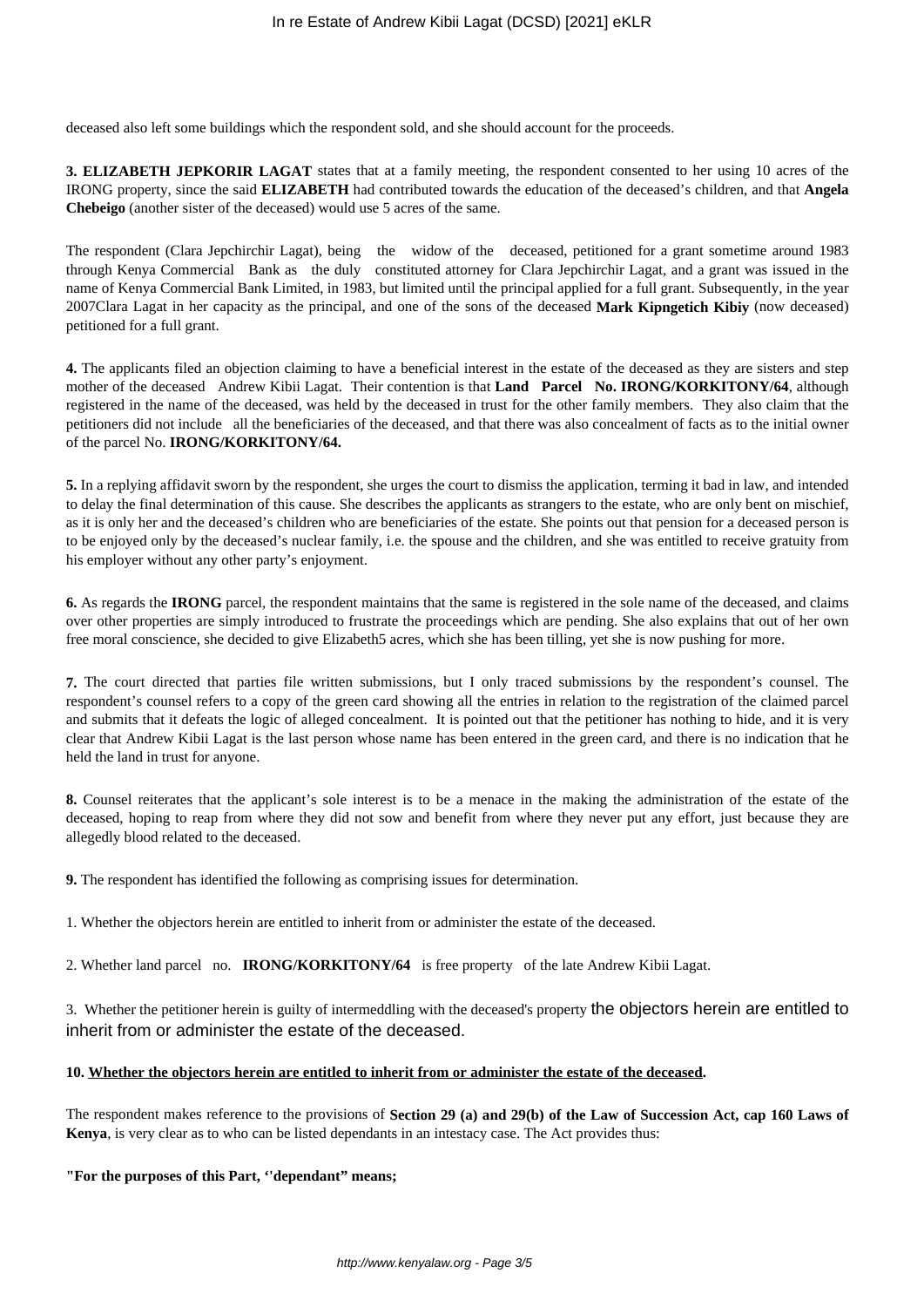**a) the wife or wives, or former wife or wives, and the children of the deceased whether or not maintained by the deceased immediately prior to his death;**

# **b) such of the deceased's parents, step-parents, grand-parents, grandchildren, step-children, children whom the deceased had taken into his family as his own, brothers and sisters, and half-brothers and halfsisters, as were being maintained by the deceased immediately prior to his death...."**

**11.** Counsel makes emphasis that, for a person to rightfully claim interest in a deceased estate, they must demonstrate that they were being maintained by the deceased immediately prior to the deceased's death. It is submitted that the objectors have not demonstrated their dependency since they are not children of the deceased. That **the Law of Succession Act also provides under Section 66** (a) that preference is given to the deceased spouse when it comes to cases of intestacy.

**12.** The respondent relies on the case of **in Re the Estate of Dorcas Wanjiku- (Deceased) [2014] eKLR,** which reiterated the provision of **section 66 of the Act in paragraphs 16 and 17** that:

*"By virtue of Section 66 of the Act, the surviving spouse should have priority over everybody else. He or she has prior right to the administration of the estate of their departed spouse. The rights of others rank after that .... Section 66 of the Act should be read together with rule 7(7) of the Probate and Administration Rules. 7(7). Where a person who is not a person in the order of preference set out in Section 66 of the Act seeks a grant of administration intestate he shall before the making of the grant furnish to the court such information as the court may require to enable it to exercise its discretion under that Section and shall also satisfy the court that every person having a prior preference to a grant by virtue of the section has* 

*a. renounced his right generally to apply for a grant; or*

#### *b. Consented in writing to the making of the grant to the applicant; or*

## *c. Has been issued with a citation calling upon him either to renounce such right or to apply for a grant."*

This court is urged to find that in so far as the estate of the deceased is concerned, objectors are total strangers and have nothing to stop the issuance of this grant as prayed who should be stopped from abusing the court's process and trying to delay the administration of the estate of the deceased.

### **13. Whether land parcel no. IRONG/KORKITONYl/64 is free property of the deceased Andrew Kibii Lagat.**

Drawing from the entries in the green card filed in court, which shows that the registered proprietor of the parcel no IRONG **/KORKITONY/64 is Andrew Kibii Arap Lagat** the respondents submit that if the objectors seriously contest the same should await the outcome of the suit herein, and the prayer by the objectors to be allowed to use part of the estate of the deceased, yet they are not even beneficiaries is out of order. This application is described as being misplaced in law.

### **14. Whether the petitioner herein is guilty of intermeddling with the deceased's property**

The respondent's counsel refers to the definition given on intermeddling as provided under section 45 **of the Law of succession Act that**:

**45(1)** Except so far as expressly authorized by this Act, or by any other written law, or by a grant of representation under this Act, no person shall for any purpose, take possession or dispose of, or otherwise intermeddle with, any free property of a deceased person.

That on 2nd June 1983, a grant was issued to Kenya Commercial Bank, being the attorney for the respondent, and the applicants ought to be informed that the respondent has been acting within the Law and that their issue of intermeddling is neither here nor there.

#### **15. Analysis and determination**